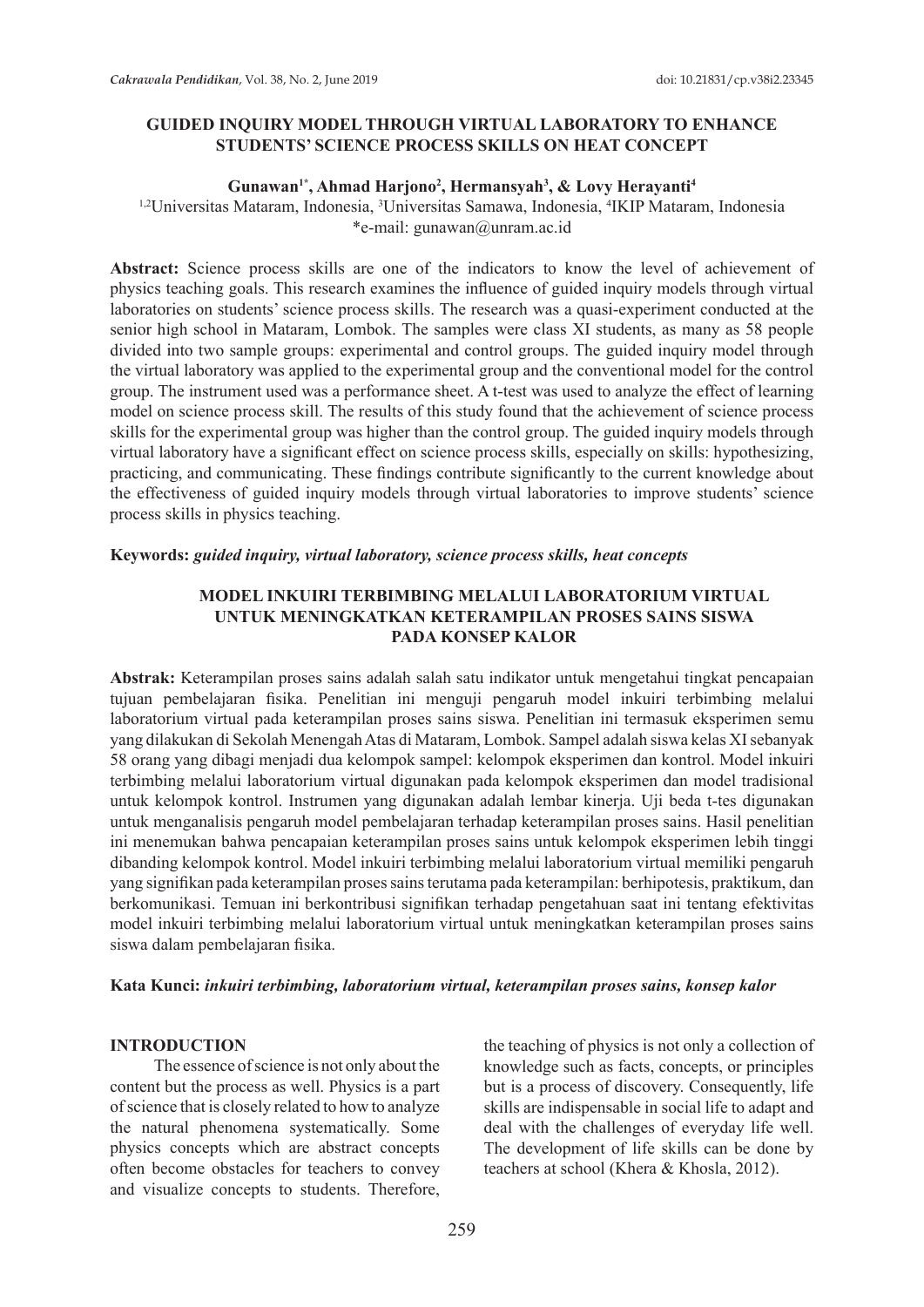The purpose of physics teaching is to develop students' experiences in formulating problems, testing hypotheses through experiments, designing and assembling experimental instruments, collecting, processing and interpreting data, and communicating experimental results both orally and in writing. In addition, physics is taught so that students understand the concept well. Understanding good physics concepts can be a reference for students to solve various problems and interpret physics concepts. Therefore, an inquiry-based learning model or emphasis on student-centered skills and learning is needed (Crouch & Mazur, 2001; Smith, Wood, Adams, Wieman, Knight, Guild, & Su, 2009; Tien, Roth, & Kampmeier, 2002). Additionally, Sheffield, & McIlvenny (2014) stated that the inquiry could improve students' knowledge and confidence in the skills and processes related to questions and concepts of science.

The inquiry is a process for obtaining information. The information comes from the process of observation or experiment to find answers and solve problems using critical and logical thinking skills. The inquiry learning model provides more opportunities for students to learn directly. In addition, students have the opportunity to practice developing process skills, thinking skills, and being scientific (Jufri, 2013). Inquiry-based learning aims to encourage students to be more creative in imagining. The process of imagination in this model is organized and appreciated as a form of natural curiosity. Therefore, they are encouraged not only to understand the subject matter but also to create an invention. Furthermore, students are not only within the scope of discussing science learning but also encouraged to do science (Anam, 2015).

In principle, the purpose of inquiry learning helps students in formulating questions, seeking answers or solving to satisfy their curiosity, and helping to understand a theory or an idea of what is learned. Based on teacher guidance of students, the inquiry learning model was divided into three types: free inquiry, modified free inquiry, and guided inquiry. This study chooses guided inquiry model based on feedback from physics teacher that the students are still difficult to conduct an independent investigation, so still need teacher guidance.

Learning with a guided inquiry model involves students in finding and using various sources of information to improve their understanding of the concepts learned. Students not only answer questions and get correct answers but also involve interest and challenge students to connect their world with inquiry (Kuhlthau, Maniotes, & Caspari, 2015). Students are required to find concepts through instructions from teachers. Teachers as mentors in the learning process need to support lowability students to learn well. As a result, highly skilled students do not monopolize learning.

This model is suitable to be applied in physics teaching. Furthermore, the syntax of the model can develop basic science skills that include: observing, classifying, computing, formulating hypotheses, designing experiments, measuring, collecting data, interpreting data, drawing conclusions, and communicating.

The skills of activities that have been described are known as skills in the process of science. Scientific process skills typically refer to skills the students possess such as scientists in the scientific discovery process. Scientific process skills are behaviours that encourage skills to acquire knowledge. In addition, disseminate such knowledge to improve mental and psychomotor skills optimally. Based on research by Turiman, Omar, Daud, & Osman (2012), science process skills can train students in the process of thinking and scientific attitudes. The process of learning and teaching science process skills is a process designed in such a way that students understand facts, concepts, and relate them to the science process skill theories and the students' attitudes themselves. These skills are divided into two groups. First, basic science process skills include the process of observing, asking questions, classifying, measuring, and predicting. Second, integrated science process skills include: the process of identifying and defining variables, collecting and transforming data, creating data tables and graphs, describing the relationships between variables, interpreting data, manipulating materials, recording data, formulating hypotheses, designing investigations, summarizing and generalizing (Karamustafaoðlu, 2011). The basic skills of science can be applied through practicum activities.

The capabilities developed in the practicum should be student-oriented and product-oriented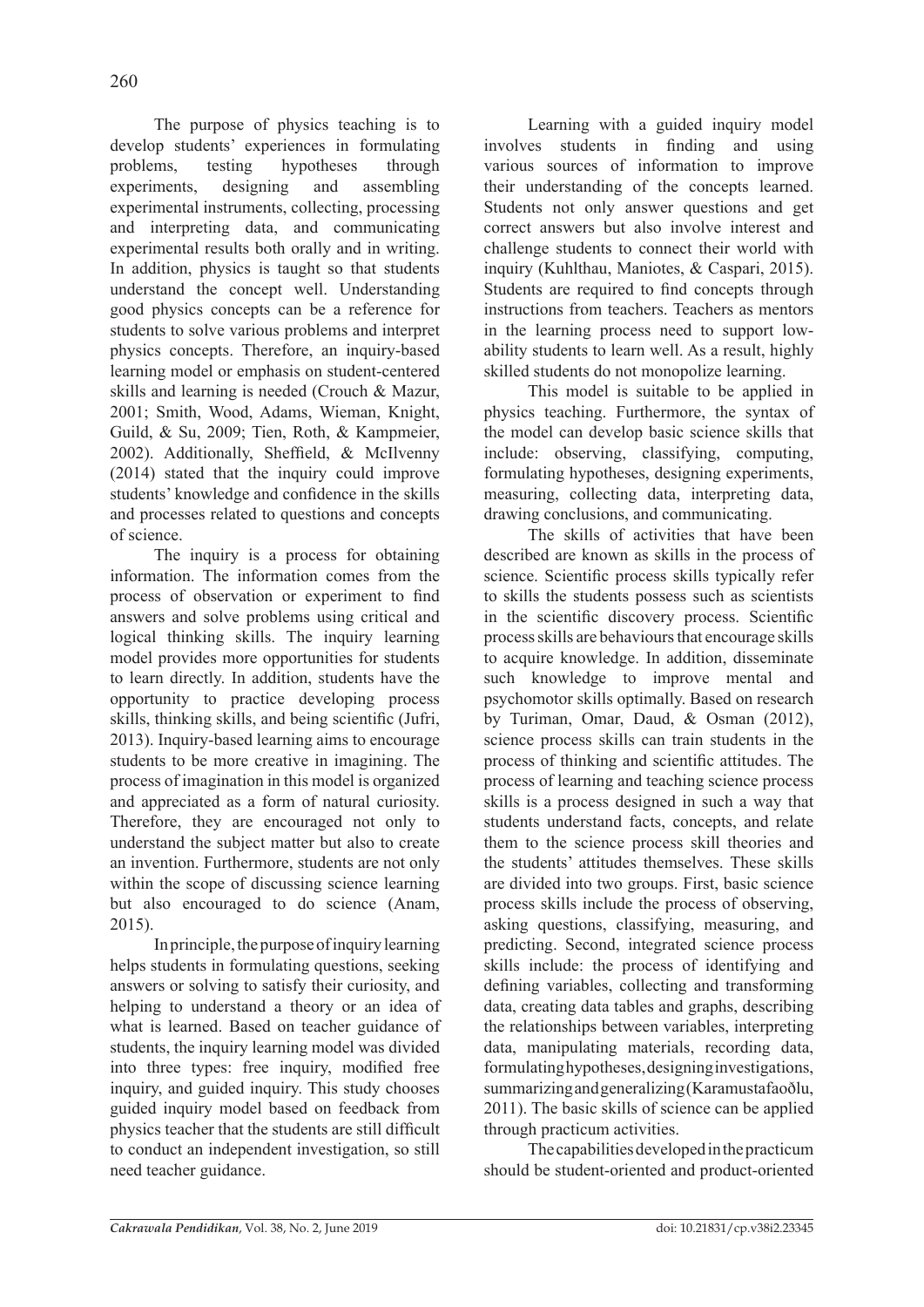(Odubunmi & Balogun, 1991). Therefore, learning through practicum should be clear about the specific scientific formulae that are rational and adapted to what the student needs. Odubunmi & Balogun (1991) define the general and specific goals that should be achieved in the practicum: solving problems, using knowledge and skills in unusual situations, designing simple experiments to test hypotheses, using laboratory skills to present simple experiments, interpreting data, and providing rules about experiments.

Scientific process skills are one of the most important basic science skills of the 21st century. However, these skills are not supported by facilities to develop such as the availability of tools and practicum materials. The facility is still limited because it is quite expensive. An experiment in science requires tools and materials. Successful experiments are dependent on the ability to choose and use the right tools effectively. Using tools and materials is an experience that students need to make new ideas. This is an essential requirement for students who are still at the concrete operational level.

Practicum activities take a long time. Meanwhile, the utilization of tools and laboratory materials in the laboratory is still not effective. There are some problematic physical materials to be practiced or visualized using real tools and materials. As a result, students' skills are low and not developed. The solution is through the use of virtual media such as a virtual laboratory. This media is widely available on the internet and the results of previous researchers. The use of computer technology is also proven beneficiary in improving learners' critical thinking skill (Rajagukguk & Simanjuntak, 2015), verbal and figural creativities (Hamlen, 2009), improve the concept mastery of the student (Herayanti, Fuadunnazmi, & Habibi, 2017), and learners ability to solve problems (Serin, 2011).

Çelik, Sarý, & Harwanto (2015) also stated that the use of a simulation program has an advantage in explaining the experiment to increase the students' understanding of physics, providing good visualization, easy to operate, enhance the students' creativity, making physics easier, representing the physical phenomena in visual program, entertaining and useful for fluid simulation. Simulations in virtual laboratories could train students' thinking skills in developing ideas by combining image patterns and verbal communication in solving problems.

Currently, the role of teachers is limited as a facilitator or regulator in the classroom. With multimedia, students can repeat every learning material until they understand it naturally (Muslem & Abbas, 2017). The virtual laboratory as a teaching media is an essential component of the learning system. Virtual learning is one of the ways for teachers to interact with students. Microscopic and macroscopic phenomena can be described on a certain scale through simulations so that they can be observed by students (Arista & Kuswanto, 2018).

Previous researchers have suggested that the virtual laboratory is a tool to improve teacher quality by providing virtual devices, algorithms, and other devices within a specific scope. The goal is to develop problem-solving skills and control themselves according to their professional needs in the future. Jaya (2012) defines a virtual laboratory as an interactive environment for creating and conducting simulation experiments: a playground for experimenting. It consists of domain dependent simulation programs, experimental units, tools to operate the objects, and reference books. As a result, researchers combine guided inquiry models with a virtual laboratory to develop students' science process skills.

Previous research has suggested that the application of guided inquiry learning models through simulation media significantly influences primary students' science skills (Hayati, Hikmawati, & Wahyudi, 2017). In addition, the inquiry model proved to improve student learning (Schneider, Krajcik, Marx, & Soloway, 2002; Von-Secker & Lissitz, 1999).

The combination of the guided inquiry model and virtual laboratory is still rarely done, especially if it is associated with students' science process skills. In addition, the effectiveness of this learning model for science process skills requires a better understanding, supported by detailed data and discussion. Thus, a clearer study is needed to explain the importance of using guided inquiry learning models through virtual laboratories, to mastering students' science process skills. The importance of a clear understanding of the use of this model will be a benchmark for technological-based learning innovations.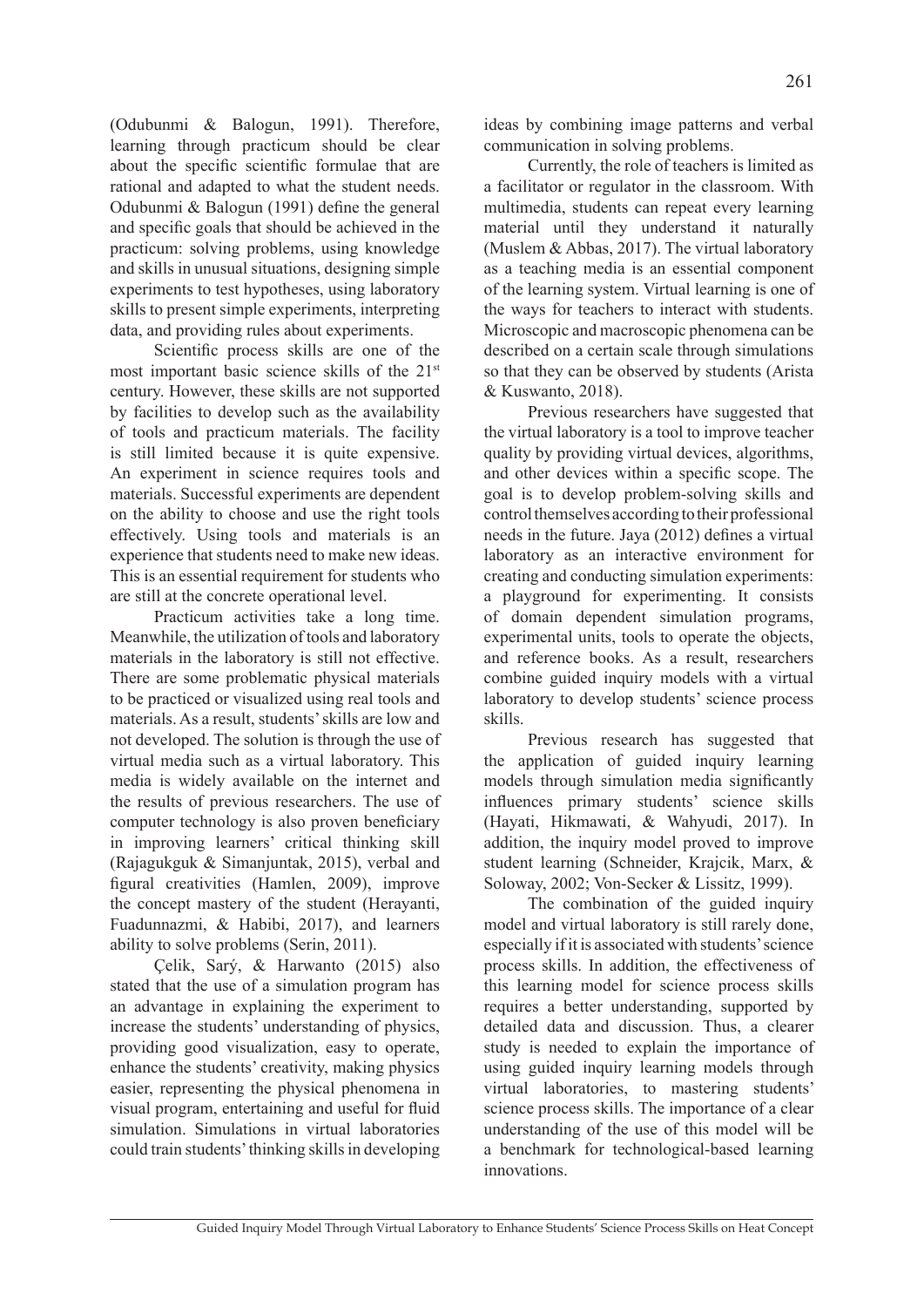The benefits provided by this study include a better understanding of guided inquiry learning models if supported by media such as virtual laboratories. Other benefits such as can be used as an alternative learning model for teachers in developing better science learning, especially physics. The results of the study can be used as a reflection to make innovations and renewal of learning models in order to improve the quality of learning physics. The main thing is to provide actual research data in the application of technology in learning, especially in improving students' science process skills.

The purpose of this study was to examine the effect of applying the guided inquiry model through a virtual laboratory to students' science process skills on the concept of heat. The analysis was carried out on each indicator of the science process skills tested.

### **Methods**

This research was a quasi-experiment to determine the effect of treatment on dependent variables under controlled conditions (Creswell & Creswell, 2017). The research was conducted in senior high school at Mataram, West Nusa Tenggara. The research population was all students of class XI of natural sciences as many as 148 students. The sampling technique was cluster-random sampling. Respondents were 58 people divided into two groups: experiment and control. In the experimental class had been taught using a guided inquiry model assisted by a virtual laboratory while in the control class taught with conventional learning, which was cooperative learning. The data of science process skills were collected during the learning process, which used student performance appraisal instruments. The study was conducted from September 2016 to March 2018. Scientific process skills were intended for students' basic science skills such as skills in formulating problems, hypothesizing, practicing, summarizing, and communicating. The five indicators of science process skills were used as the basis for developing research instruments. So that the score produced by the research subject will explain the strength of their science process skills. Scoring techniques are based on classical completeness techniques on a scale of 0 to 100. The data obtained must be normally and homogeneously distributed as a pre-requisite for being analyzed using the t-test to determine the effect of guided inquiry model through the virtual laboratory to science process skills.

## **Findings**

In this study, guided inquiry model through virtual lab was used to improve students' science process skill. The data from the result was homogenous and normal, which showed in Table 1.

Based on the analysis result in Table 1, the science process skill data meets the prerequisites for analysis. The t-test at a significant level of 0.05 was used to determine the difference of guided inquiry model through the virtual laboratory and the conventional learning to science process skills at experiment class and control class. Recapitulation of test results is presented in Table 2.

Table 2 gives the results which show that the scores for the model differences used are F  $= 18.556$  with a significance of  $0.000 < 0.05$ . It means that there was a significant difference in the skills of the science process between the

|  | Table 1. Normality and Homogeneity Test for Science Process Skills |  |  |  |
|--|--------------------------------------------------------------------|--|--|--|
|  |                                                                    |  |  |  |

| <b>Analysis</b>    | <b>Science Process Skills</b>         |  |  |  |
|--------------------|---------------------------------------|--|--|--|
| N                  | 58                                    |  |  |  |
| Significance level | 0.05                                  |  |  |  |
| Normality          | 0.473                                 |  |  |  |
| Decision           | $0.473 > 0.05$ , Normally distributed |  |  |  |
| Homogeneity        | 0.084                                 |  |  |  |
| Decision           | $0.084 > 0.05$ , Homogeneous variant  |  |  |  |

| Table 2. Hypothesis Testing on Science Process Skills |  |  |
|-------------------------------------------------------|--|--|
|                                                       |  |  |

| Source | <b>Sum of Square Type III</b> | The Average Squared |        | Sig.      |
|--------|-------------------------------|---------------------|--------|-----------|
| Models | 198.689                       | . 198 689           | 18.556 | p < 0.001 |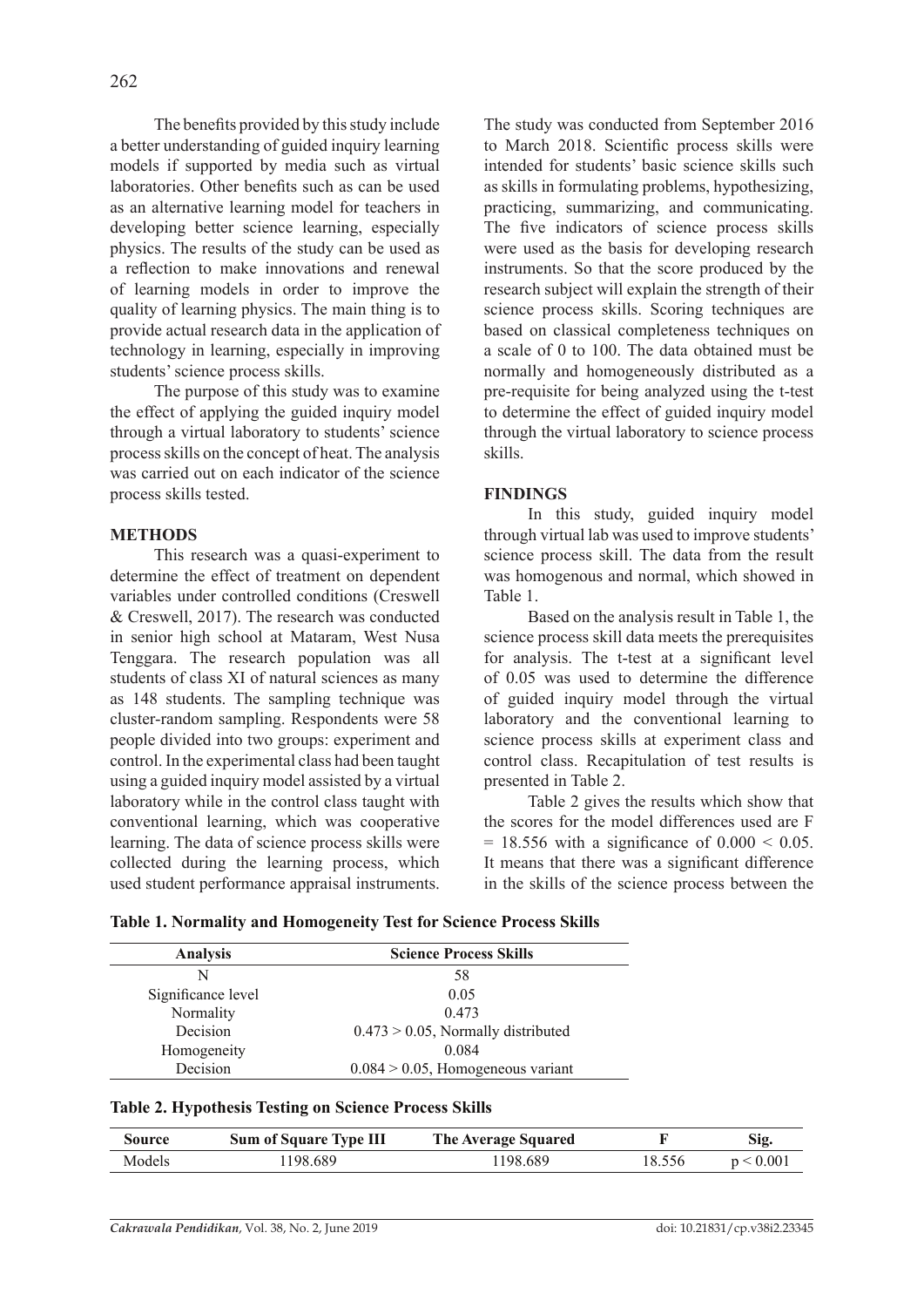| Groups       | Average | The Highest Score | <b>The Lowest Score</b> |
|--------------|---------|-------------------|-------------------------|
| Experimental | 87.72   | 98.00             | 70,00                   |
| Control      | 77.93   | 95.00             | 65,00                   |

**Table 3. The Comparison of Student Science Process Skills**

| Table 4. Hypothesis Testing on Each Indicator of Science Process Skills |  |  |  |
|-------------------------------------------------------------------------|--|--|--|
|                                                                         |  |  |  |

| <b>Anova Test</b>              |                      |                   | <b>Mann-Whitney U Test</b> |               |
|--------------------------------|----------------------|-------------------|----------------------------|---------------|
| Formulating<br><b>Problems</b> | <b>Hypothesizing</b> | <b>Practicing</b> | Concluding                 | Communicating |
| $F = 047$                      | $Z = -2.897$         | $Z = -5.982$      | $Z = -1319$                | $Z = -4182$   |
| Sig.                           |                      |                   | Sig.                       |               |
| .830                           | .004                 | .000              | 187                        | .000          |

experimental and control groups. The significant difference was supported by the average score of the experimental group that is higher than the control group, which showed in Table 3.

Indicators of the experimental and control groups are presented in Figure 1.



### **Figure 1. Comparison of Students' Science Process Skills on Each Indicator**

The average score of the experimental and control group was similar in the first indicator: formulating the problem. For the other indicators, the scores were slightly higher on the experimental group than the control group. Hypothesis testing has been done for each indicator to know the significant difference of the score, and the result was showed in Table 4.

Data on the influence of guided inquiry model through the virtual laboratory on each indicator of the science process skills are presented in Table 4. The result showed that the first indicator of science process skill (formulating problem) had no significant difference score between the experiment and control group. Therefore, the findings indicated that the students' science process skills on indicators formulate problems almost the same in both groups. This result is supported by Mutlu & Sesen (2016), who found that virtual media did not affect to improve teacher skill in formulating the problem.

Based on Table 4, the Z value of the indicator making the hypothesis is -2.897 at a significant level of  $0.004 \le 0.05$ . The average value for the experimental group was higher than the control. These results indicated that the guided inquiry model through the virtual laboratory has significantly influenced the students' skill in making hypotheses. Özgelen (2012) stated that making hypotheses or making statements about possible relationships is another essential skill based on accurate observations and conclusions. Interpreting data involves other process skills such as predicting, concluding, and hypothesizing the data collected. Students should have the experience to observe, classify, and measure before interpreting the data. The experiment involves all basic and integrated processes such as observing for the identification of variables, developing operational definitions, building and conducting tests, collecting and interpreting data, and modifying hypotheses.

On indicators of practicing and communicating based on Mann-Whitney U, test results obtained Z values were: -5.982 and -4.182 on the significance of  $0.000 \le 0.05$ . Therefore, there are significant differences for indicators of 'practicing and communicating between experimental and control groups. The experiment group average is higher than the control. Guided inquiry models through virtual laboratories exert a significant effect on students' science process skills for practicing and communicating indicators.

The fifth science process skill indicators, namely summarizing has no significant difference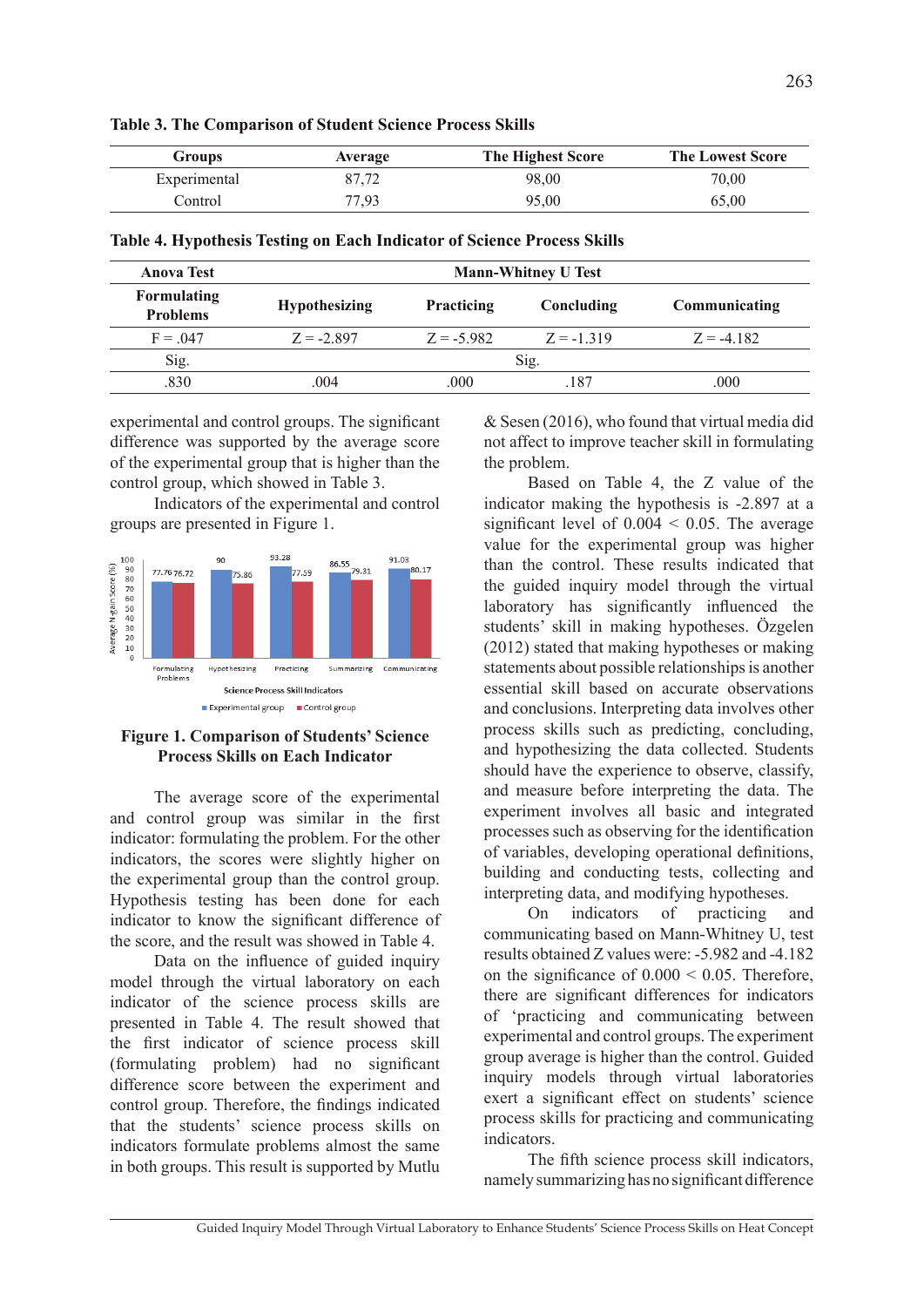between experimental and control group. This result was proved by Mann-Whitney U test results, which shows the value of  $Z = -1.319$ at the level of significance of  $0.187 > 0.05$ . Although the average score of the experimental group was higher than the control group, statistically, the differences in the two groups were not significantly different.

# **Discussion**

Table 3 shows that students' science process skill was different for each group. The experimental group has a higher average score than the control group. This difference proves that guided inquiry model through a virtual lab can improve students' science process skill. Gormally, Brickman, Hallar, & Armstrong (2009) found that the inquiry learning model through laboratories was better than the conventional model to improve students' science process skills. The students' scientific process skills are more effectively enhanced through virtual media, (Yang & Heh, 2007; Mutlu & Sesen, 2016) than the traditional laboratory. There was a difference in student activity before and after treatment in the application of guided inquiry model through a virtual laboratory. The guided inquiry learning model through the applied virtual laboratory has been able to prepare the students in situations to conduct experiments independently with teacher guidance. This learning model consists of learning stages to guide students through a series of scientific inquiries. Students become active in the learning process. However, in the conventional learning model, the application is tailored to the tools and laboratory that have been provided. As a result, students become passive in learning. Student activity during learning is mostly just sitting and listening to the teacher. Osman & Vebrianto (2013) stated that learning with ICT can develop science process skills and simultaneously enhance the students' learning achievement. Ketpichainarong, Panijpan, & Ruenwongsa (2010) stated that students' achievement in acquiring knowledge and science process skills was higher through inquiry laboratory than the traditional style. Mashami & Gunawan (2018) stated that the results of experiments using computer simulation could improve students' critical thinking skills compared to students who do not use dynamic visualization elements in the classroom. These findings are supported by research by Minderhout & Loertscher (2007), who developed a learningoriented guided learning process that enhanced content knowledge and student skills. The guided inquiry learning model through virtual laboratory is a student-oriented model. This model has learning stages that are used for training students' science process skills. The guided inquiry step is structured systematically and completely making the students active in the learning process. This study shows that students have the opportunity to improve the science process skills through investigation activities such as observation, formulating problems, hypnotizing, collecting data, testing hypotheses, and concluding. Each guided inquiry stage teaches students about the skills of the science process. The teacher prepares this learning model. The teacher guides the students to find and investigate the problem.

The control group was treated using a conventional learning model. Cooperative learning through the real experiment is used in the control class. Cooperative learning also has a good effect on improving students' science process skills in accordance with the research conducted by Bilgin (2006). However, students cannot control their learning time better. This is because the experimental process in the laboratory has high complexity. In addition to dealing with tools and long experimental methods, students are required to work together in groups, and many students perform other activities during the learning process such as talking to their friends, daydreaming and sleeping.

Furthermore, students in laboratory activities, run out of time in conducting experiments and could not complete all the procedures in it. As a result, it will impact on their lack of science process skills. This is the difference between the guided inquiry and conventional models. The advantage of guided inquiry through the use of virtual laboratories is to influence the skills of the science process. Olympiou & Zacharia (2012) stated that the combination of real virtual laboratory aims to solidify the concepts obtained from real environments to be easily applied without losing the students' scientific process skills. The use of computer animation in virtual laboratories is useful for improving students' motivation and their desire to participate in laboratory activities (Karagöz & Özdener, 2010).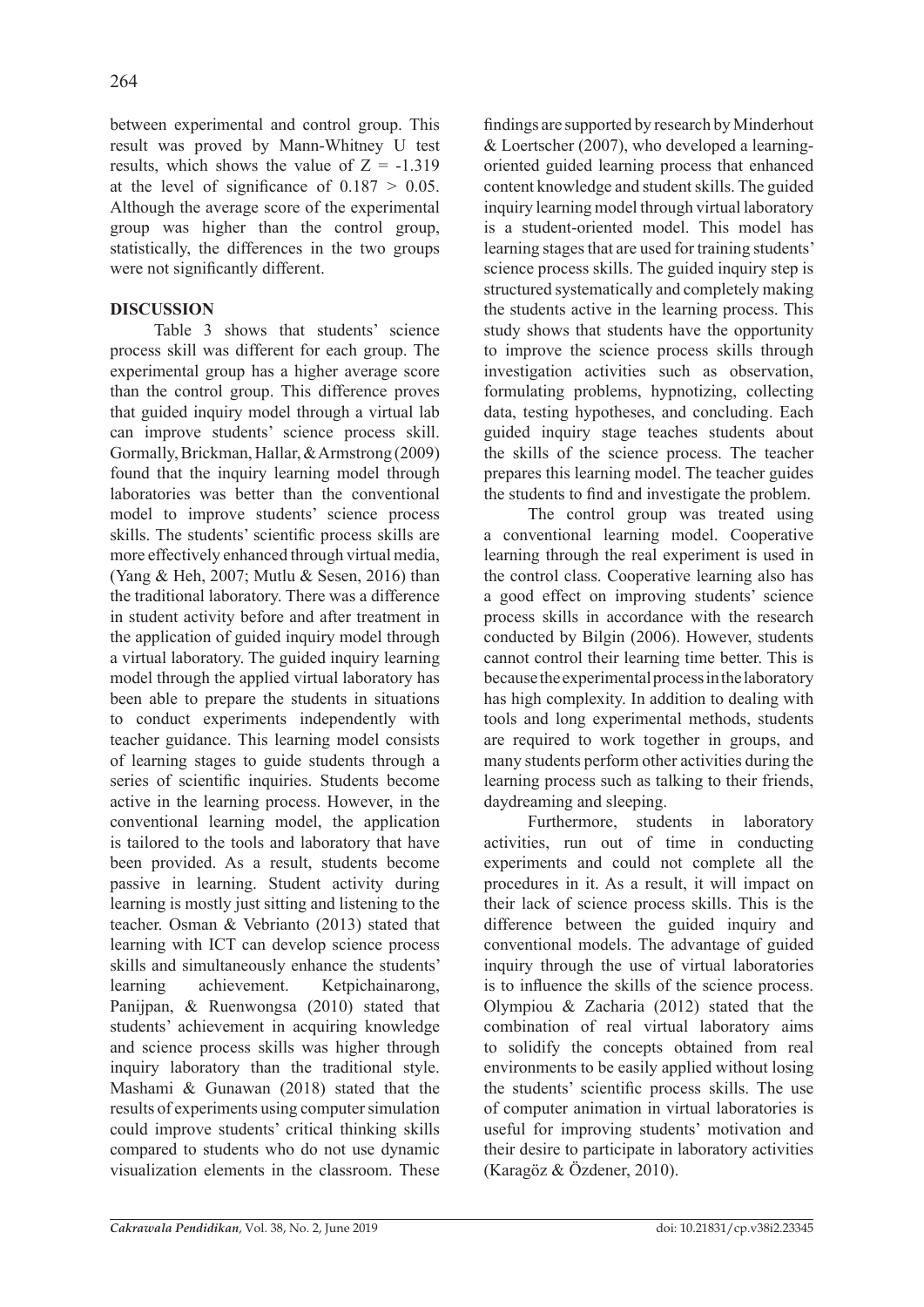Overall, the guided inquiry model through the virtual laboratory does not have a significant effect on the skill indicators formulating the problem and making conclusions, while this model exerted a significant effect on hypothesizing, practicing, and communicating skills. According to Cahyani, Rustaman, Arifin, & Hendriani (2014), multimedia-assisted inquiry learning can improve the attitude of curiosity, cooperation, creativity, and environmental awareness. The students' scientific ability, especially on conclusion capability and communicating ability, is higher than other indicators. Ismail, Permanasari, & Setiawan, (2016) have found that the implementation of STEM-based virtual lab proved to improve student's scientific literacy. Prihatiningtyas, Prastowo, & Jatmiko (2013) also found that the use of computer simulations and simple kits in physics teaching can help students complete learning outcomes on psychomotor aspects.

The students' science process skills were measured through a performance by applying the scientific methods presented in the student worksheet which include: creating goals, formulating the problem, hypothesizing, practicing, and communicating. The results of this study indicate that the group of students in the experimental group was better than the control in formulating the problem, which showed in Figure 1. However, the value of the experimental and control groups did not differ significantly. This is because there is no variation in the presentation of activity objectives as the basis of the students to make the problem formulation.

On the other hand, there were significant differences in the second indicators, namely hypothesizing. The model applied to the learning process is the activity of making the hypothesis. Nevertheless, the average value of the experimental group was higher than the controls on this indicator. The superiority of the experimental group in making the hypothesis is supported by the students' ability to formulate the problem. Students used the hypothesis to answer the problem formulation as a temporary answer before the practicum to test the hypothesis.

Meanwhile, the control group made the hypothesis not based on the formulation of the problems that have been prepared. As a result, the hypothesis is not to answer the problem formulation. In the data collection process, the experimental group was better than the control. Based on the results of the analysis of the practical skills, the experimental group was significantly different from the control group. The highest value of the experimental group is on the practicum indicator. The cause is a student skill formed through direct interaction with the virtual laboratory repeatedly to find the answer to the problem. It can train students in understanding the concept. Gunawan, Suranti, Nisrina, Herayanti, & Rahmatiah (2018) have found that the use of virtual laboratory can help improve students' creativity in numerical, verbal, and figural aspects. Students' creativity in learning helps them to master the concept of physics better. This finding supports a study by Gunawan & Liliasari (2012) reported that the computer technology is also proven beneficiary in improving learners' critical thinking disposition, specifically on two critical thinking disposition indicators, which is truth-seeking and openmindedness.

The experimental group was also better than the control in interpreting the data. The process of interpreting the data ends in a decision to conclude. This has been proven by the average score of the experimental group, which is higher than the control. However, the difference is not significant. There is no specific difference in skill-making conclusions between the experimental and control groups. The students' science process skills in communicating between the experimental and control groups differed significantly. The average score of the experimental group is higher than the control group. The advantage of the experimental group, in this case, is the ability to connect each stage that has been prepared.

# **Conclusion**

The results of this study concluded that the guided inquiry model through the virtual laboratory has a significant effect on the students' science process skills. The average science process skills of the experimental group students were higher than the control groups in each indicator. In indicators hypothesizing, practicing, and communicating, abilities in both groups differed significantly. Whereas, the ability of both groups is almost the same on two indicators, namely formulating the problem and making conclusions.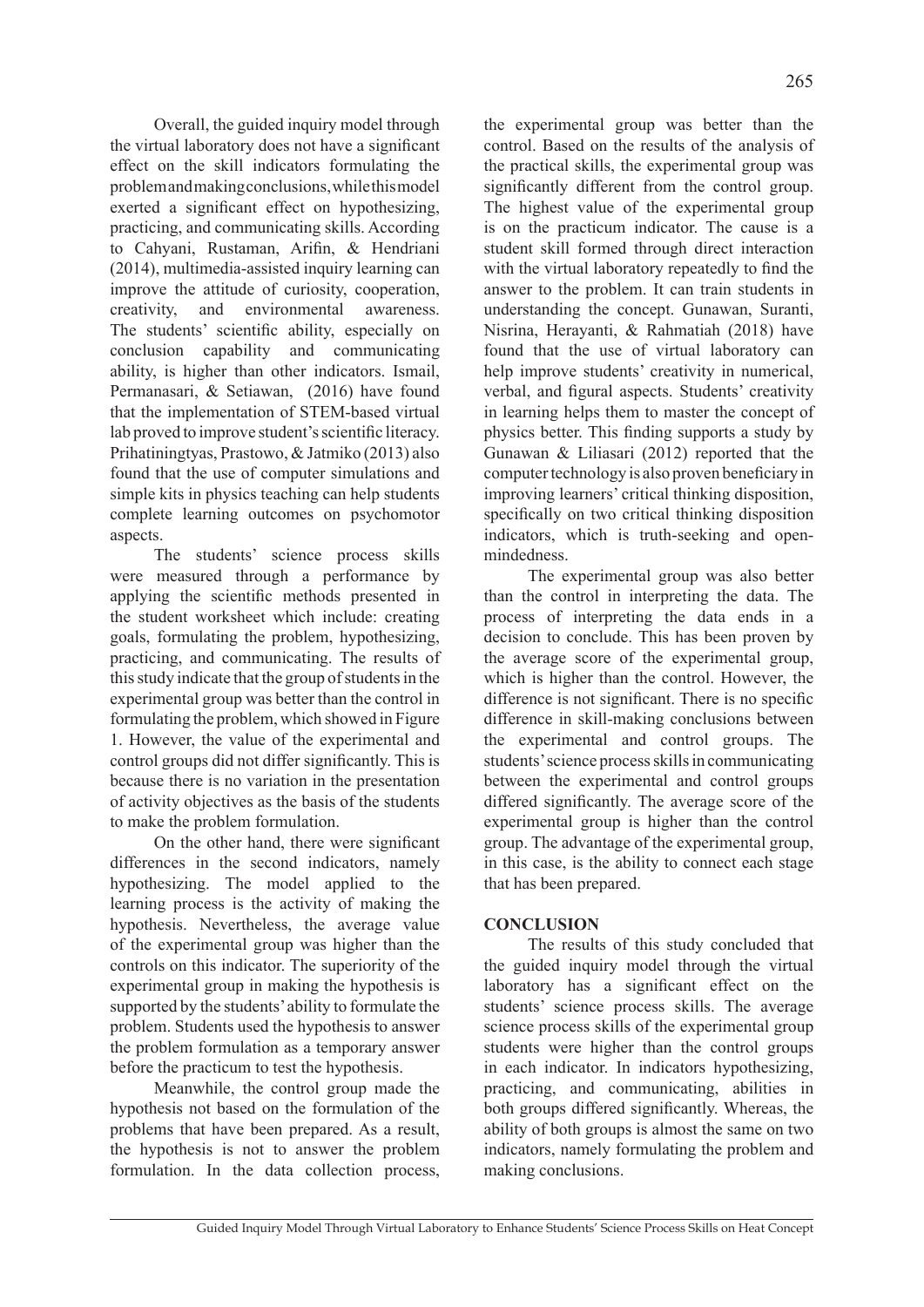The findings of this study contribute to the development of the science of education, especially those related to the development of thinking skills and science process skills through learning assisted by computer technology. In further research, it is recommended that there be a measurement of the effectiveness of the inquiry model with virtual laboratories for 21st-century thinking skills.

# **Acknowledgment**

The author would like to extend their gratitude to the team at the Phytech Research Center, University of Mataram, for providing recommendations and corrections related to this article.

# **References**

- Anam, K. (2015). *Pembelajaran Berbasis Inkuiri: Metode dan Aplikasi*. Yogyakarta: Pustaka Pelajar.
- Arista, F. S., & Kuswanto, H. (2018). Virtual physics laboratory application based on the android smartphone to improve learning independence and conceptual understanding. *International Journal of Instruction*, *11*(1), 1-16. doi:10.12973/ iji.2018.1111a.
- Bilgin, I. (2006). The effects of hands-on activities incorporating a cooperative learning approach on eight grade students 'science process skills and attitudes toward science. *Journal of Baltic Science Education*, *5*(1), 27-37.
- Cahyani, R., Rustaman, N. Y., Arifin, M., & Hendriani, Y. (2014). Kemampuan kognisi, kerja ilmiah dan sikap mahasiswa non IPA melalui pembelajaran inkuiri berbantuan multimedia. *Jurnal Pendidikan IPA Indonesia*, *3*(1), 1-4. doi: 10.15294/jpii. v3i1.2894
- Çelik, H., Sarý, U., & Harwanto, U. N. (2015). Developing and evaluating physics teaching material with algodoo (phun) in virtual environment: Archimedes' principle. *International Journal of Innovation in Science and Mathematics*

*Education (formerly CAL-laborate International), 23*(4), 40-50.

- Creswell, J. W., & Creswell, J. D. (2017).*Research design: Qualitative, quantitative, and mixed methods approaches*. Thousand Oaks, CA: Sage publications.
- Crouch, C. H., & Mazur, E. (2001). Peer instruction: Ten years of experience and results.*American Journal of Physics,69*(9), 970-977. doi:10.1119/1.1374249.
- Gormally, C., Brickman, P., Hallar, B., & Armstrong, N. (2009). Effects of inquirybased learning on students' science literacy skills and confidence. *International Journal for the Scholarship of Teaching and Learning, 3*(2), 1-22. doi:10.20429/ ijsotl.2009.030216.
- Gunawan, G & Liliasari L. (2012). Model virtual laboratory fisika modern untuk meningkatkan disposisi berpikir kritis calon guru. *Cakrawala Pendidikan, 31*(2),185- 199. doi:10.21831/cp.v5i2.1556.
- Gunawan, G., Suranti, N. M. Y., Nisrina, N., Herayanti, L., & Rahmatiah, R. (2018). The effect of virtual lab and gender toward students' creativity of physics in senior high school. *Journal of Physics: Conference Series, 1108*(1), 012043. doi:10.1088/1742-6596/1108/1/012043.
- Hamlen, K. R. (2009). Relationships between computer and video game play and creativity among upper elementary school students. *Journal of Educational Computing Research*, *40*(1), 1-21. doi:10.2190/ec.40.1.a.
- Hayati, S. N., Hikmawati, H., & Wahyudi, W. (2017). Pengaruh model pembelajaran inkuiri dengan menggunakan media simulasi terhadap hasil belajar fisika siswa kelas X MIA SMAN 1 Lingsar Lombok Barat Tahun Pelajaran 2016/2017. *Jurnal Pendidikan Fisika dan Teknologi, 3*(1), 48-54. doi:10.29303/jpft.v3i1.323.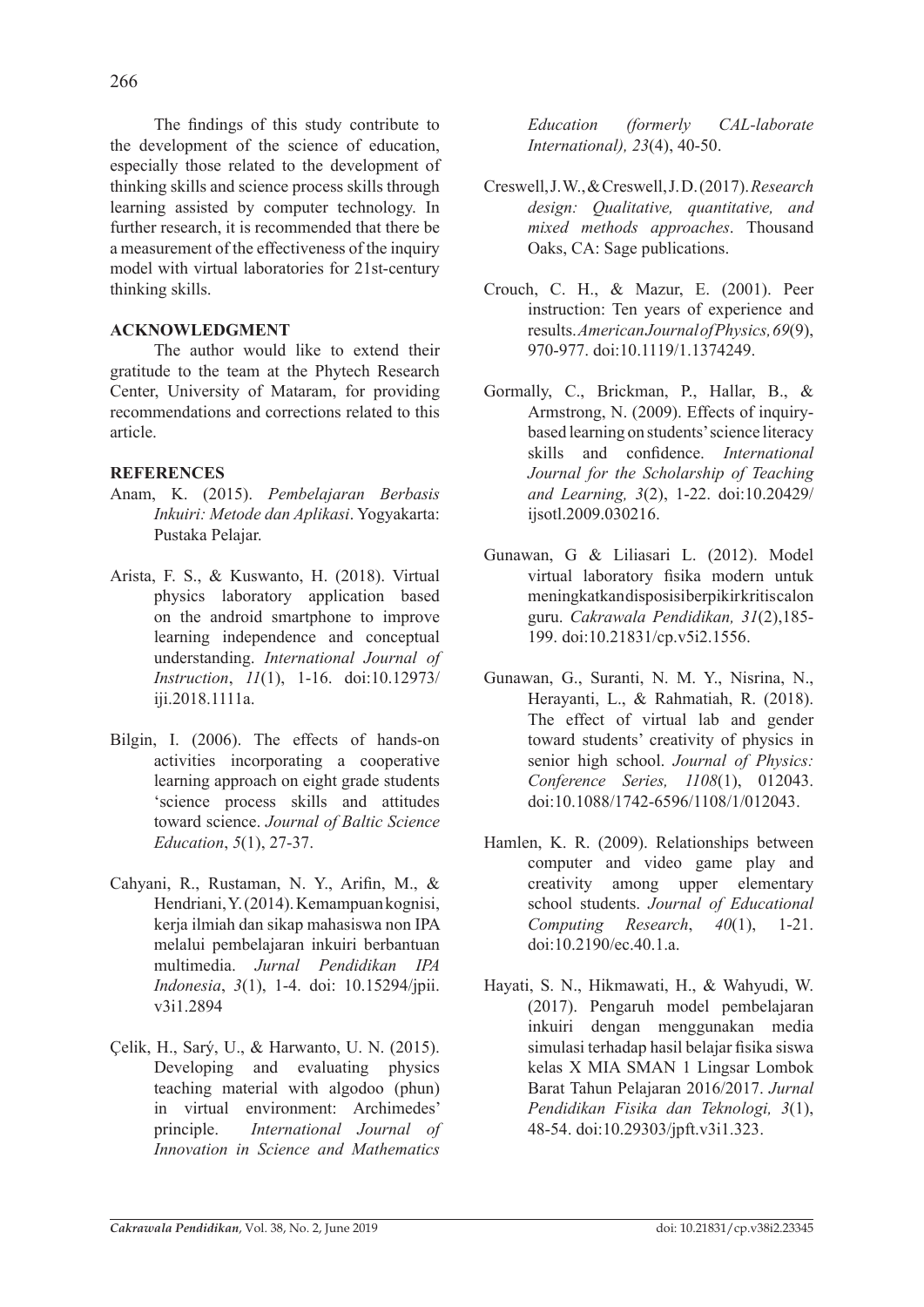- Herayanti, L., Fuadunnazmi, M., & Habibi. (2017). Pengembangan media pembelajaran berbasis moodle pada matakuliah fisika dasar. *Cakrawala pendidikan*, *36*(2), 210- 219. doi:10.21831/cp.v36i2.13077.
- Ismail, I., Permanasari, A., & Setiawan, W. (2016). STEM Virtual Lab: An alternative practical media to enhance student's scientific literacy. *Jurnal Pendidikan IPA Indonesia, 5*(2), 239-246. doi:10.15294/ jpii.v5i2.5492.
- Jaya, H. (2012). Pengembangan laboratorium virtual untuk kegiatan paraktikum dan memfasilitasi pendidikan karakter di SMK. *Jurnal Pendidikan Vokasi, 2*(1), 81- 90. doi:10.21831/jpv.v2i1.1019.
- Jufri, W. (2013). *Belajar dan pembelajaran sains*. Bandung: Pustaka Reka Cipta.
- Karagöz, Ö., & Özdener, N. (2010). Evaluation of the usability of different virtual lab software used in physics courses.*Bulgarian Journal of Science & Education Policy, 4*(2), 216- 235.
- Karamustafaoðlu, S. (2011). Improving the science process skills ability of prospective science teachers using i diagrams. *Eurasian Journal of Physics and Chemistry Education, 3*(1), 26-38.
- Ketpichainarong, W., Panijpan, B., & Ruenwongsa, P. (2010). Enhanced learning of biotechnology students by an inquirybased cellulase laboratory. *International Journal of Environmental and Science Education, 5*(2), 169-187.
- Khera, S., & Khosla, S. (2012). A study of core life skills of adolescents in relation to their self concept developed through yuva school life skill programme.*InternationalJournal of Social Science & Interdisciplinary Research, 1*(11), 115-125.
- Kuhlthau, C. C., Maniotes, L. K., & Caspari, A. K. (2015). *Guided Inquiry: Learning in the 21st century*. Westport, CT: Libraries Unlimited.
- Mashami, R. A., & Gunawan, G. (2018). The influence of sub-microscopic media animation on students' critical thinking skills based on gender. *Journal of Physics: Conference Series*, *1108*(1), p. 012106. doi:10.1088/1742-6596/1108/1/012106.
- Minderhout, V., & Loertscher, J. (2007). Lecture free biochemistry. *Biochemistry and Molecular Biology Education, 35*(3), 172- 180. doi:10.1002/bmb.39.
- Muslem, A., & Abbas, M. (2017). The effectiveness of immersive multimedia learning with peer support on English speaking and reading aloud. *International Journal of Instruction, 10*(1), 203-218. doi:10.12973/iji.2017.10113a.
- Mutlu, A., & ªeºen, B. A. (2016). Impact of virtual chemistry laboratory instruction on pre-service science teachers' scientific process skills. In *SHS Web of Conferences* (Vol. 26, p. 01088). doi:10.1051/ shsconf/20162601088.
- Odubunmi, O., & Balogun, T. A. (1991).The effect of laboratory and lecture teaching methods on cognitive achievement in integrated science. *Journal of Research in Science Teaching, 28*(3), 213-224. doi:10.1002/tea.3660280303.
- Olympiou, G., & Zacharia, Z. C. (2012). Blending physical and virtual manipulatives: An effort to improve students' conceptual understanding through science laboratory experimentation. *Science Education, 96*(1), 21-47. doi:10.1002/sce.20463.
- Osman, K., & Vebrianto, R. (2013). Fostering science process skills and improving achievement through the use of multiple media. *Journal of Baltic Science Education, 12*(2), 191-204.
- Özgelen, S. (2012). Students' Science process skills within a cognitive domain framework. *Eurasia Journal of Mathematics, Science & Technology Education, 8*(4), 283-292. doi:10.12973/ eurasia.2012.846a.